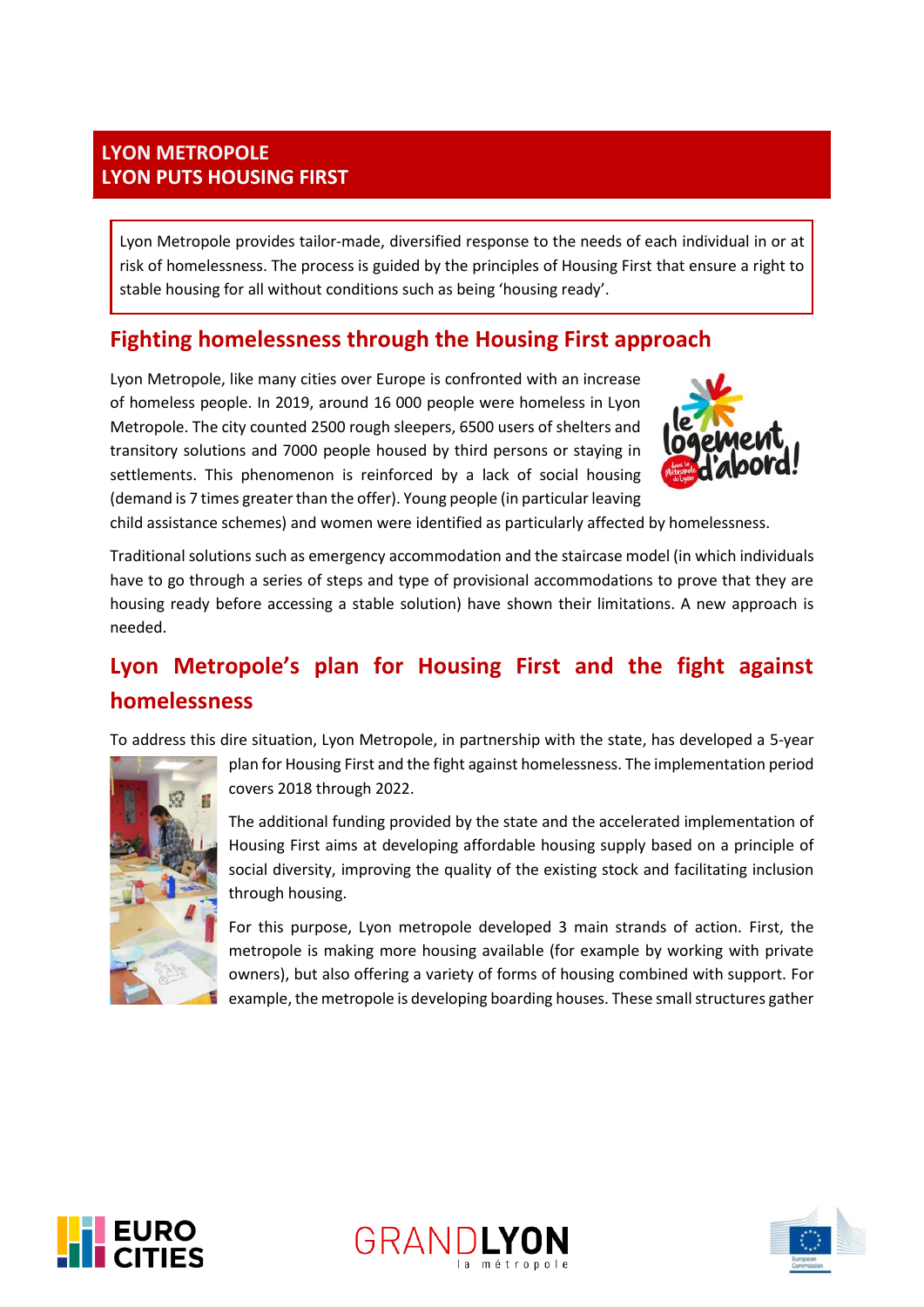Calvin Covaciu arrived in Lyon as EU mobile citizen but had no income. After 10 years living in a settlement in very bad conditions, he was included with his family in the project 'a school, a roof, rights'. They were allocated a vacant house and provided support in exercising their rights (like accessing benefits) but also support for the schooling of the children and adult's employment. Calvin shared during Eurocities' meeting that the project gave him a chance to get out of the vicious circle linking homelessness and unemployment. He also insisted on the importance for him and his family to have an active role in the process. He is proud to now be helping other families in similar situations as peer worker on the project.

a reduced number of individual flats with shared areas (kitchen, community rooms, etc.) A professional 'host' is also present during the day to provide different types of support.

Providing a variety of support based on the individual needs of the beneficiary is indeed the second strand of action. Intense focus is also put on preventing homelessness by offering targeted support to groups or individuals identified as being at risk of becoming homeless and fighting evictions.

The third priority of the plan is to change mind-sets (in particular of politicians, NGOs, social workers and all partners) in favour of Housing First and to establish a mechanism for the

permanent improvement of the plan (through training, collection of data, monitoring and evaluation, etc.)

The plan developed by Lyon metropole defines clear objectives to be achieved by the end of the 5 years:

- Reduce the number of homeless people by half
- Ensure that all people leaving institutions (like prisons, hospitals or foster care) have a house
- Prevent evictions

# **Funding**

Lyon Metropole dedicated an annual budget of €106 million to its housing policies. This includes actions towards affordable housing and homelessness. The plan for Housing First and the fight against homelessness in mainly funded through a national grant (€1 017 500 in 2018-2019 and €910 000 in 2019-2020).

To ensure financial sustainability beyond the 5 years of the partnership with the state and guarantee long-term investment, Lyon Metropole is also looking into new funding opportunities such as through the European Investment Bank (EIB) or using social impact bonds.

#### **Successes**

The plan being still in the very first phases of implementations, it is too early to identify clear figures and success rates. Though, projects adopting Housing First approaches have already shown their added value. For example, preliminary results from the project 'a school, a roof, rights' indicate that after 2 years all







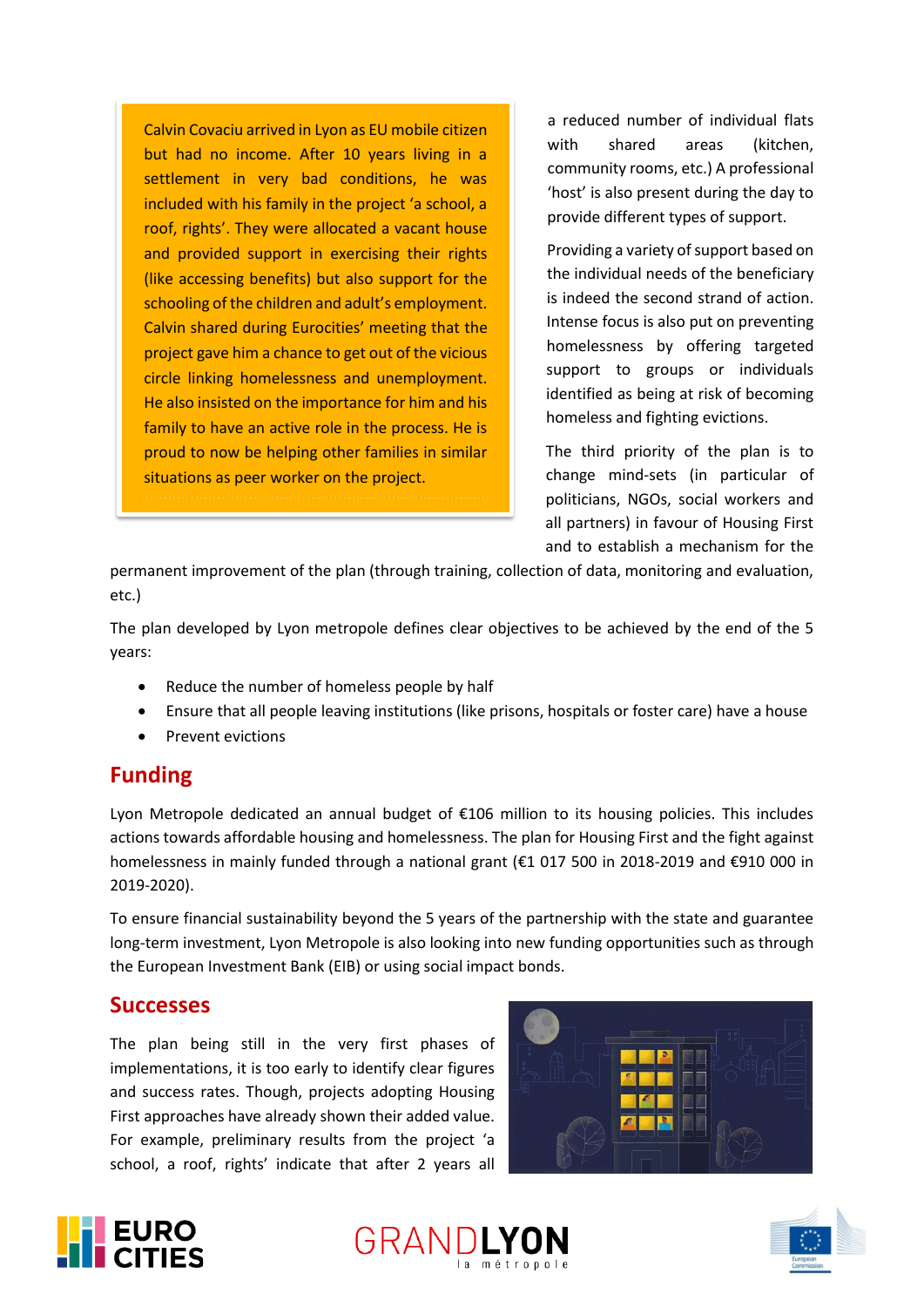households had accessed social housing and at least one member of the family was employed. Figures also demonstrate a financial added value as the hotel costs to shelter a family for one month (under the previous system) can cover the costs of accommodation for a full year under this project.

The diversification of methods to increase the availability of housing for vulnerable individuals has also been successful. The system of 'solidary owners' which consists of a collaboration with private owners has made available 432 flats to Housing First Programmes.

The exchanges with other city experts from the working group homelessness helped identify some of the success factors in the approach taken by Lyon Metropole:

- Clear commitment to Housing First and willingness to change mindsets (through training, monitoring etc.)
- Broad partnership with a variety of stakeholders (59 municipalities within the Metropole, national government, NGOs, private landlords, beneficiaries, university and research organisations etc.)
- Thinking outside the box a providing a variety of solutions (boarding houses, intermediary solutions, private housing, public housing stock etc.)
- Willingness to ensure housing for all beyond the 5-year plan as shown in the initiative 'zero return to the street' following emergency accommodation of all rough sleepers during lockdown and the covid-19 pandemic.



# **Challenges**

Despite a strong political will to support the process, Lyon Metropole has been confronted to certain challenges during the first phase of implementation of the plan. The first major challenge is linked to the lack of public housing (or social housing) that contributes both to limiting the options to respond to the needs of vulnerable households, but also reinforces the tension in the housing market. To increase the availability of housing for the Housing First programmes, the partners of the projects work towards mobilising private housing. Yet attracting private landlords has proven difficult, both in terms of communication around the project (informing owners about this opportunity) but also convincing them to commit to a long-term engagement (6 to 9 years).

Another challenge is linked to enabling choices by the beneficiaries. While the project allows for caseby-case solution (in terms of selecting the appropriate form of housing for that person, the levels and types of supports provided) which contributes to giving beneficiaries ownership of the solution, it is often difficult to take into account other individual criteria (preferred neighbourhood etc.) due to a limited availability of options.

Finally, Lyon Metropole anticipates challenges in ensuring the sustainability of the approach beyond the 5-years of accelerated implementation with the support of the state. To address this situation, the metropole is both using this opportunity to fund long-term investment and looking into innovative solutions and financial schemes for the future.